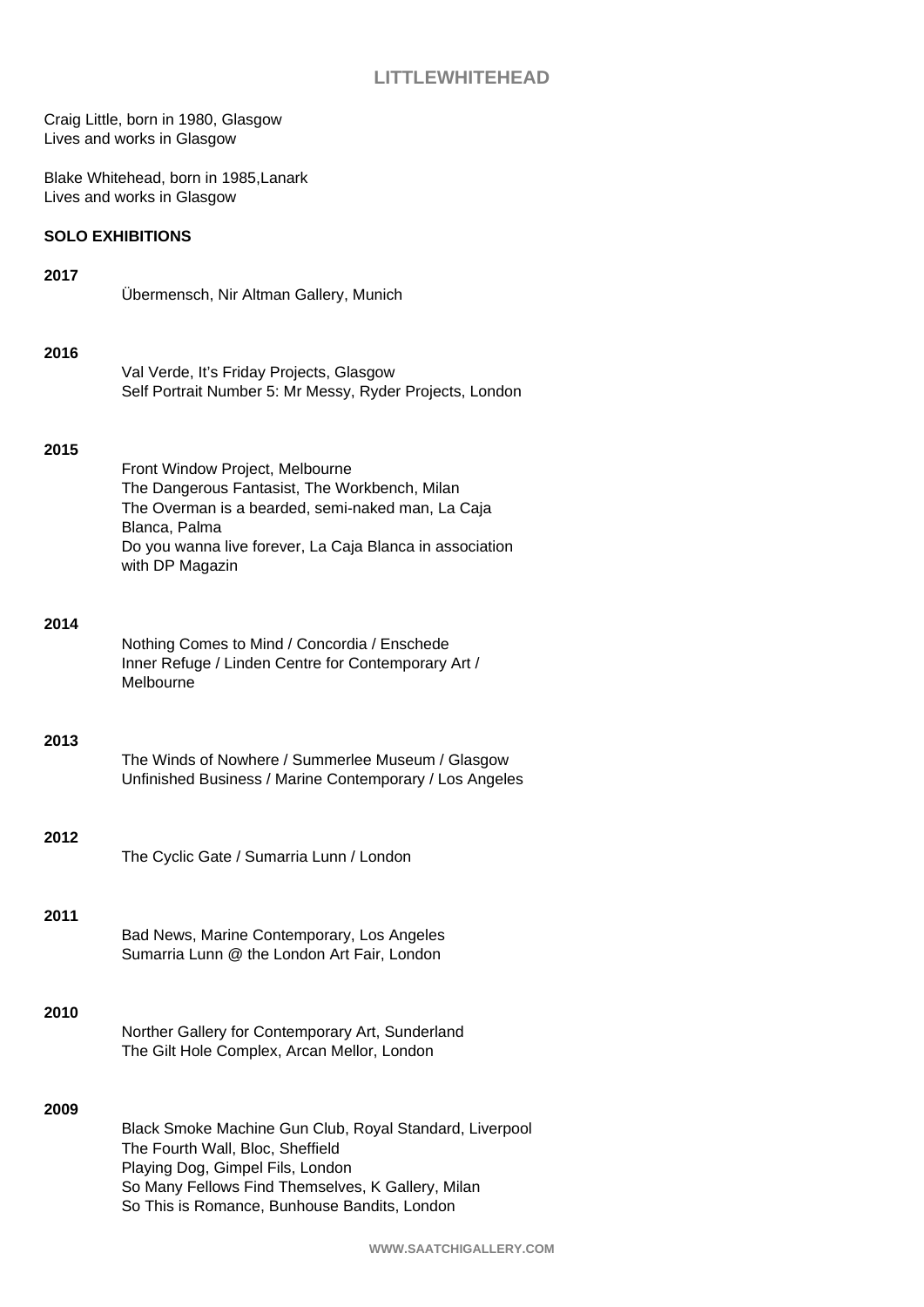# **LITTLEWHITEHEAD**

| 2008                     | Nothing Ever Happens Here, Studio Warehouse, Glasgow                                                                                                                                                                                                                                                                                  |  |
|--------------------------|---------------------------------------------------------------------------------------------------------------------------------------------------------------------------------------------------------------------------------------------------------------------------------------------------------------------------------------|--|
| <b>GROUP EXHIBITIONS</b> |                                                                                                                                                                                                                                                                                                                                       |  |
| 2016                     | Getting the Heart Ready, the Royal Standard, Liverpool<br>Balagan, Nir Altman Gallery, Munich<br>Art Rotterdam with Copperfield Gallery, London                                                                                                                                                                                       |  |
| 2015                     | Finite Project Altered When Open, David Dale Gallery,<br>Glasgow<br>Bideford Black, Burton Art Gallery, Bideford<br>Dead, Saatchi Gallery, London                                                                                                                                                                                     |  |
| 2014                     | Fears / Melbourne Art Fair with Blackart Projects /<br>Melbourne<br>Start Art Fair with Helene Bailly Gallery / Saatchi Gallery /<br>London<br>When Suspicions Become the Norm / FABRIKA / Moscow<br>Act & Application / Lawrie Shabibi / Dubai                                                                                       |  |
| 2013                     | The Weak Sex / Kunstmuseum Bern / Bern<br>Easy Does It Part III / Supercollider / Blackpool<br>Easy Does It Part II / Aid & Abet / Cambridge<br>Be A Man / Sumarria Lunn Gallery / London<br>Easy Does It Part I / David Dale Gallery / Glasgow<br>Art Paris with Helene Bailly / Paris<br>Supermarket 2013 / Kulturhuset / Stockholm |  |
| 2012                     |                                                                                                                                                                                                                                                                                                                                       |  |

Preposterous, La Scatola, London Constructions, Helene Bailly Gallery, Paris How Art Things, Nest, The Hague Santorini Biennale, Santorini, Greece The Momentarily Absurd, High House, Oxfordshire Mexico arte contemporary with tj boutling, Mexico city Tennancy 3, Blackartprojects, Melbourne

# **2011**

Boundaries, Gazelli Art House @ C99 Art Project, London In Your Face, SHOWstudio, London 100, Langford 120, Melbourne Six Degrees, Monks Gallery, Lincoln Art Platform with Marine Contemporary, Los Angeles Revenge of the Pleasure Principle, KT Contemporary,